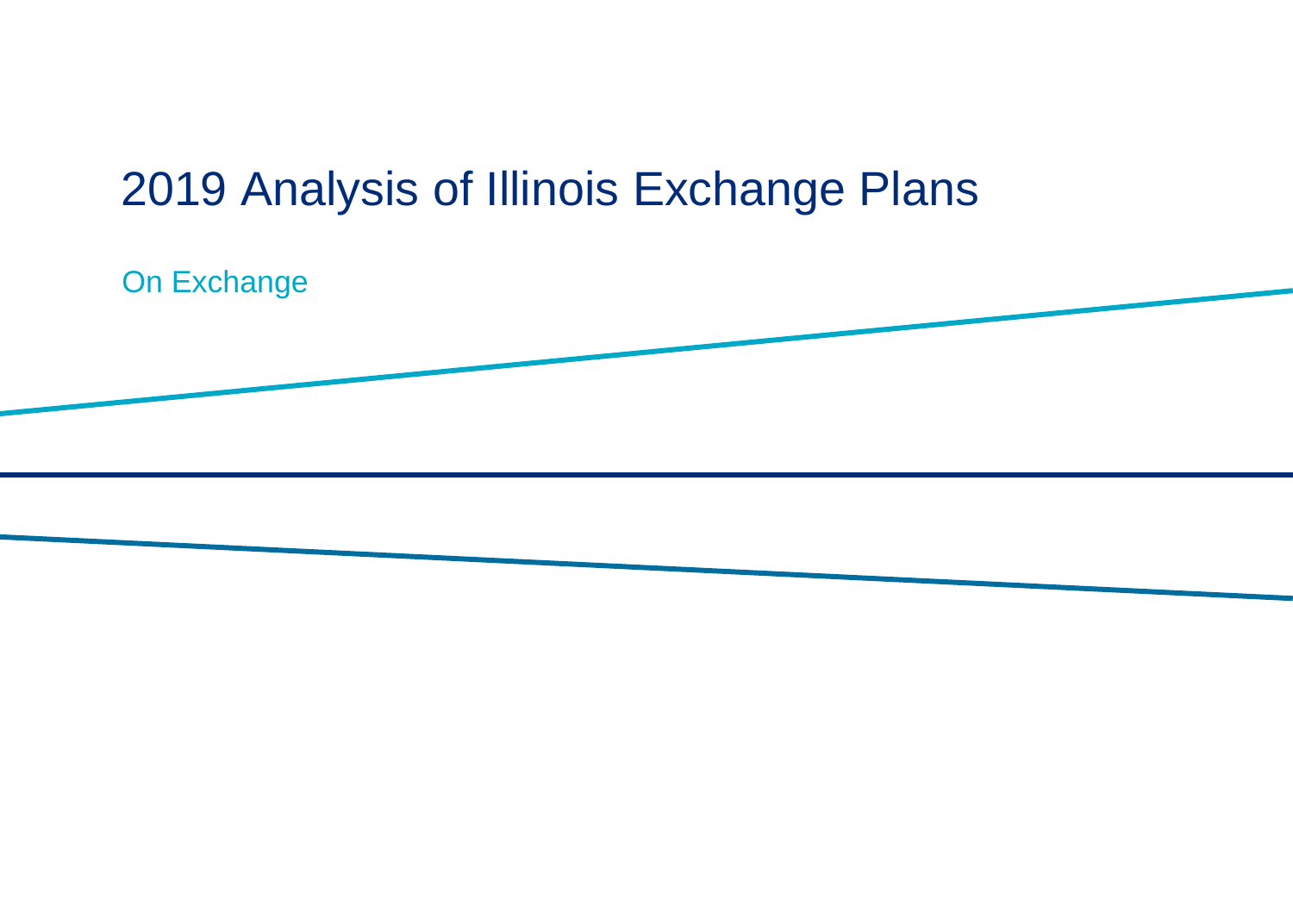### Issuers on Get Covered Illinois in 2019

- Individual Exchange 151 Plans Available
	- Celtic Insurance Company (HMO)
	- CIGNA HealthCare of Illinois, Inc. (HMO)
	- Gundersen Health Plan, Inc. (HMO)
	- Health Alliance Medical Plans, Inc. (HAMP) (HMO and POS)
	- Health Care Service Corporation, a Mutual Legal Reserve Company (HCSC, aka Blue Cross Blue Shield) – (HMO and PPO)
- Small Group Exchange (SHOP) 21 Plans Available
	- Health Alliance Medical Plan, Inc. (HAMP) (HMO and POS)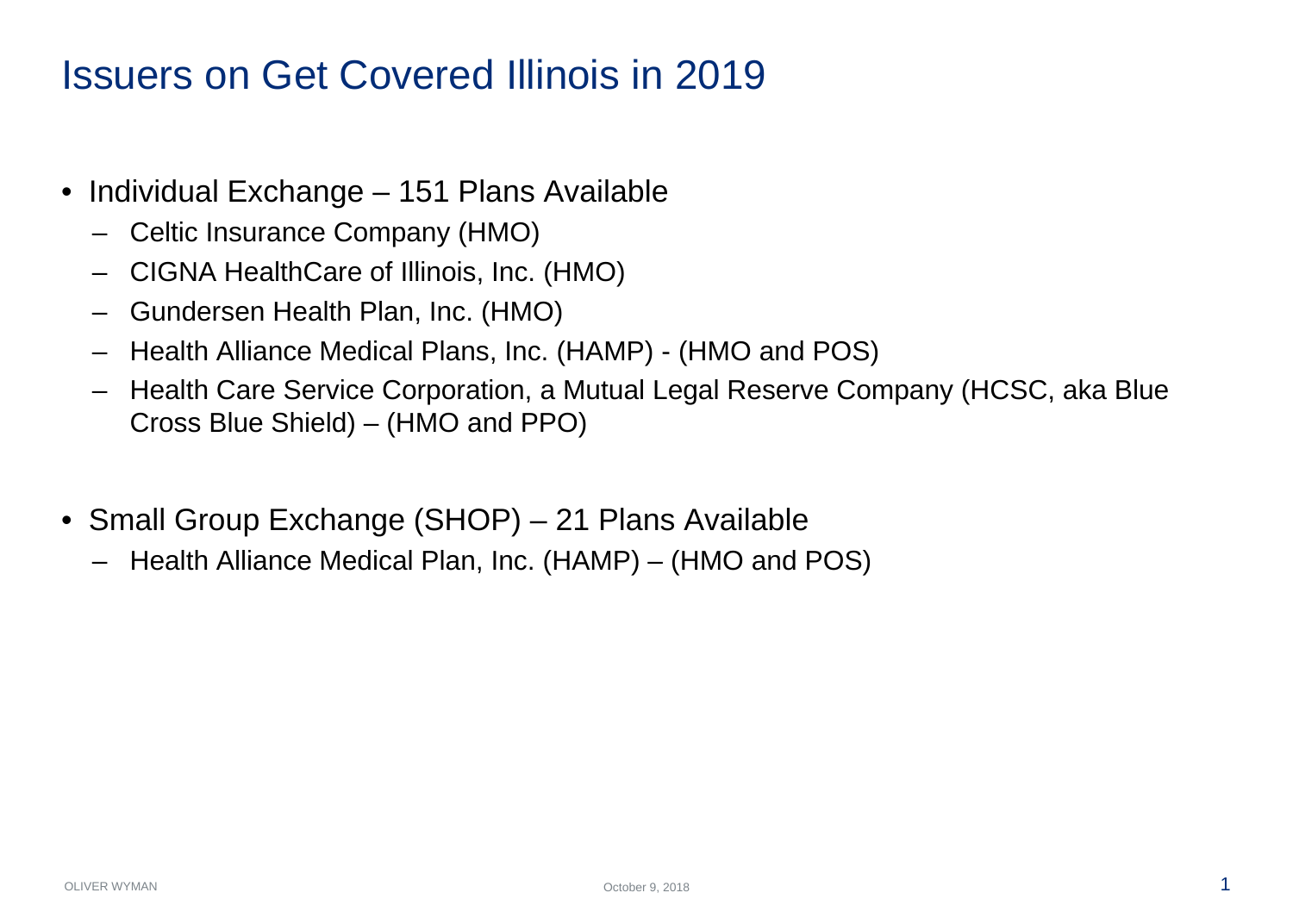# Health Plan Rating Areas – 13 distinct areas

- Rating areas influence the plan options available and the premium levels
- Rating areas remain unchanged from



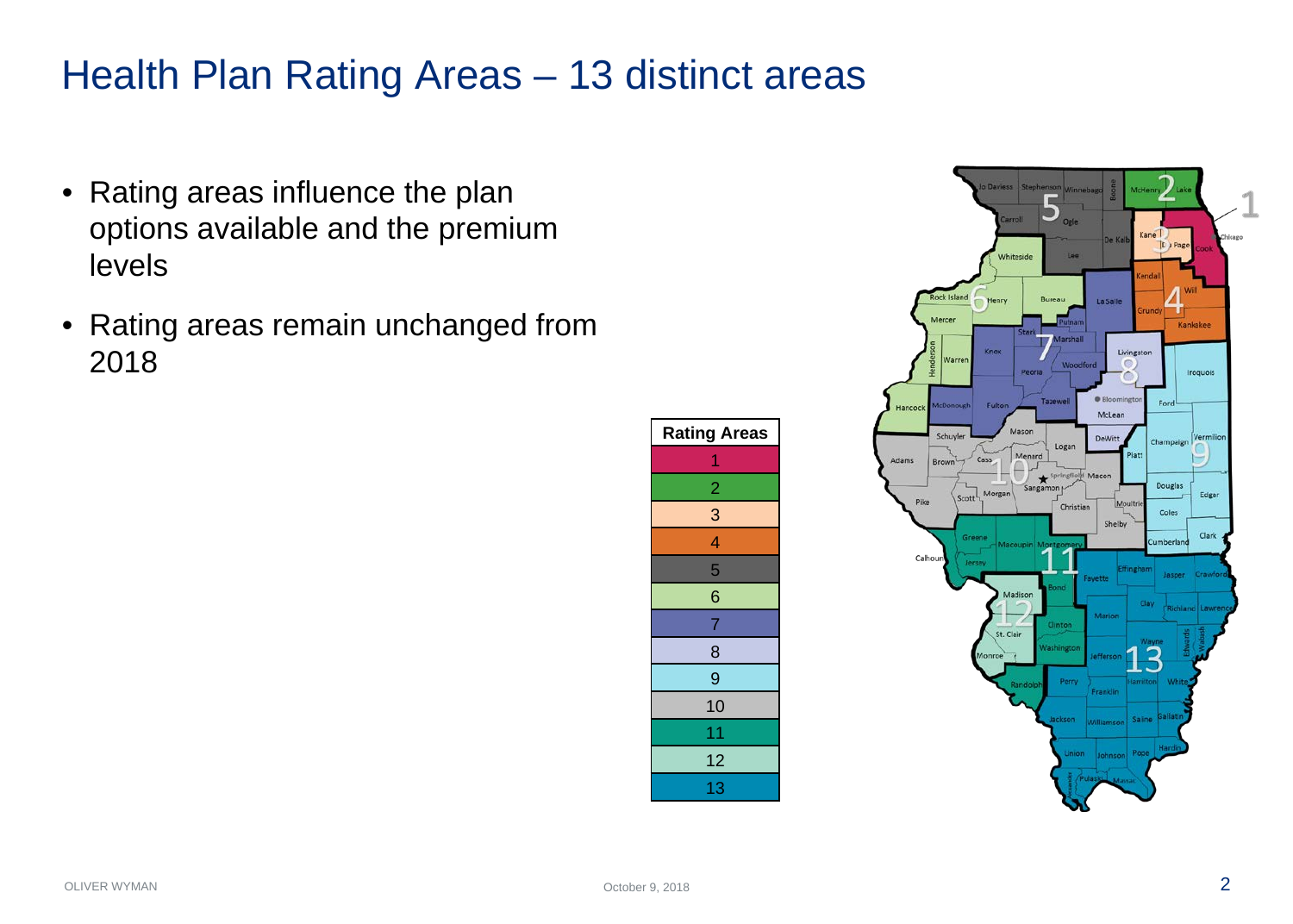# **PLAN ANALYSIS**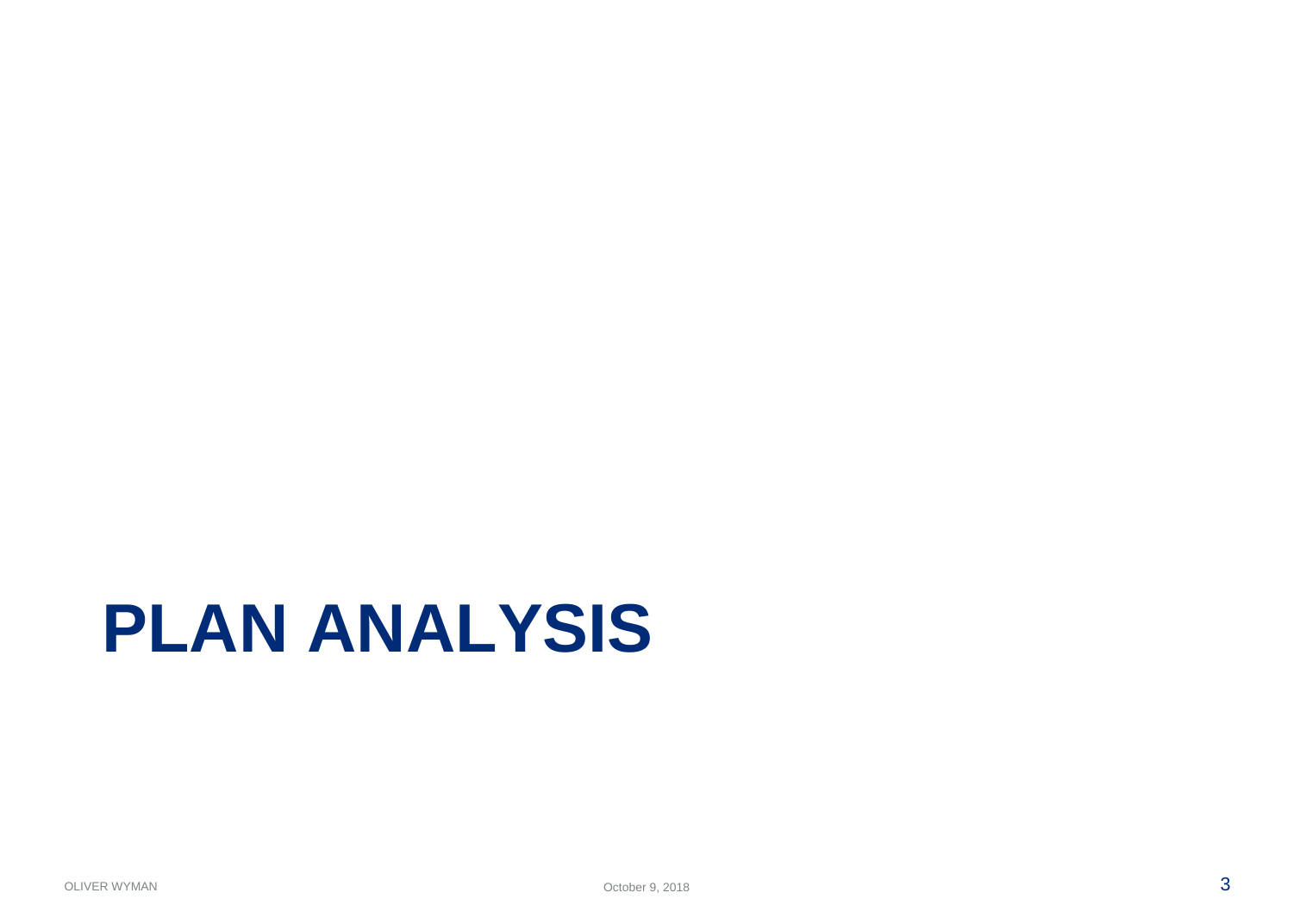### Number of Issuers by County (Individual, On Exchange)

- Gundersen Health Plan, Inc. joined the Exchange in Stephenson, Ogle, Boone, and Winnebago counties, increasing issuer options in those counties
- Celtic, HAMP, CIGNA, and HCSC maintained the same coverage as the current year
- HCSC continues to cover the entire state and is the only issuer in Rating Areas 2, 12, and part of Rating Area 5

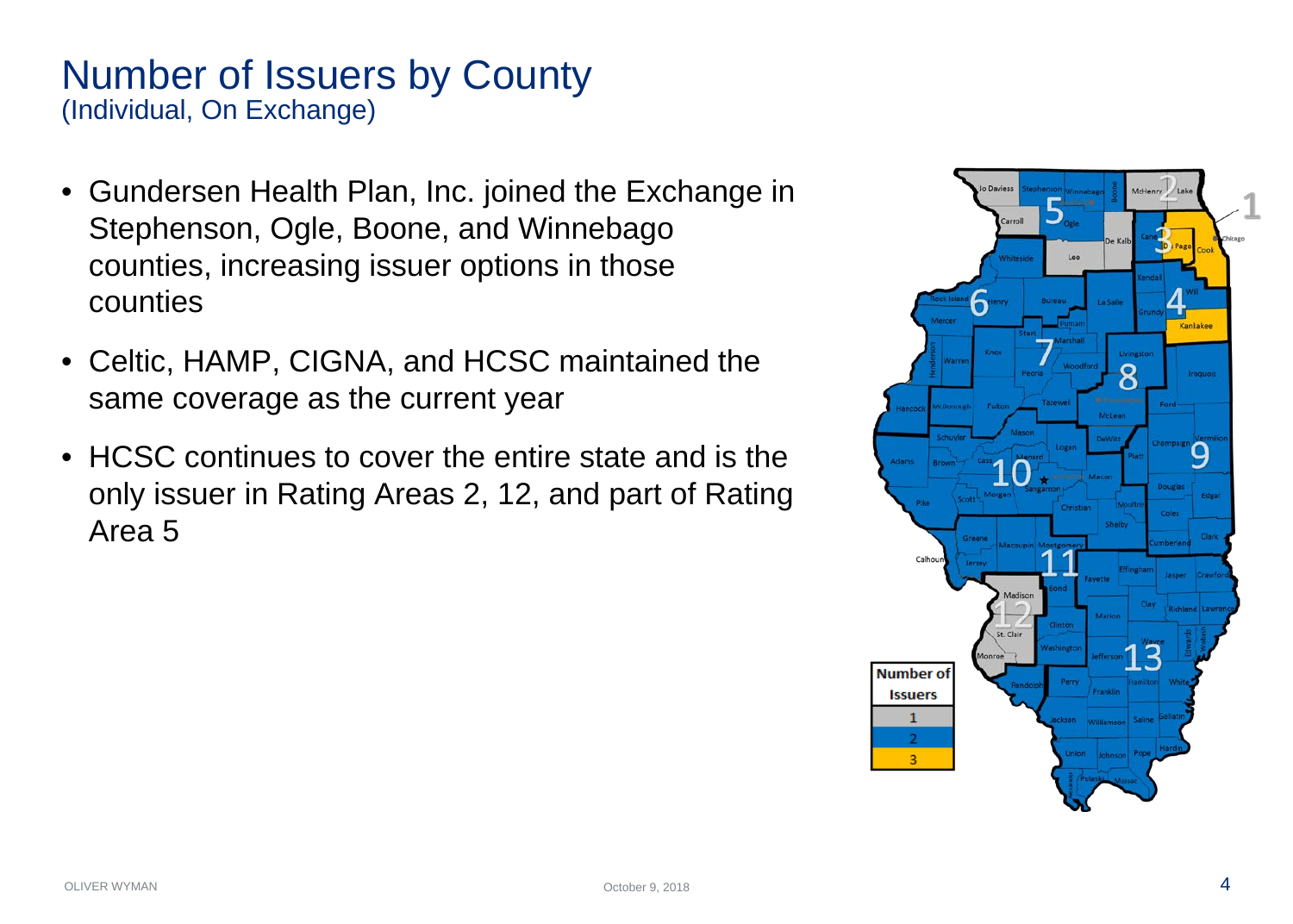### Issuers Participating by Plan Type by Rating Area (Individual, On Exchange)

|                       | <b>Celtic HMO</b> | <b>CIGNA HMO</b> | <b>Gundersen HMO</b> | <b>HAMP HMO</b> | <b>HAMP POS</b> | <b>HCSC HMO</b> | <b>HCSC PPO</b> |
|-----------------------|-------------------|------------------|----------------------|-----------------|-----------------|-----------------|-----------------|
| <b>Rating Area 1</b>  | Full              | <b>Full</b>      |                      |                 |                 | Full            | <b>Full</b>     |
| <b>Rating Area 2</b>  |                   |                  |                      |                 |                 | Full            | Full            |
| <b>Rating Area 3</b>  | Partial           | <b>Full</b>      |                      |                 |                 | Full            | <b>Full</b>     |
| <b>Rating Area 4</b>  |                   | Full             |                      | Partial         | Partial         | Full            | Full            |
| <b>Rating Area 5</b>  |                   |                  | Partial              |                 |                 | Partial         | <b>Full</b>     |
| <b>Rating Area 6</b>  |                   |                  |                      | Full            | Full            |                 | Full            |
| <b>Rating Area 7</b>  |                   |                  |                      | <b>Full</b>     | Full            | Partial         | <b>Full</b>     |
| <b>Rating Area 8</b>  |                   |                  |                      | Full            | Full            | Full            | Full            |
| <b>Rating Area 9</b>  |                   |                  |                      | <b>Full</b>     | Full            |                 | <b>Full</b>     |
| <b>Rating Area 10</b> |                   |                  |                      | Full            | Full            |                 | Full            |
| <b>Rating Area 11</b> |                   |                  |                      | <b>Full</b>     | <b>Full</b>     |                 | <b>Full</b>     |
| <b>Rating Area 12</b> |                   |                  |                      |                 |                 |                 | Full            |
| <b>Rating Area 13</b> |                   |                  |                      | Full            | <b>Full</b>     |                 | Full            |

• There are multiple issuers with coverage in only part of a rating area, so consumers should review coverage options closely.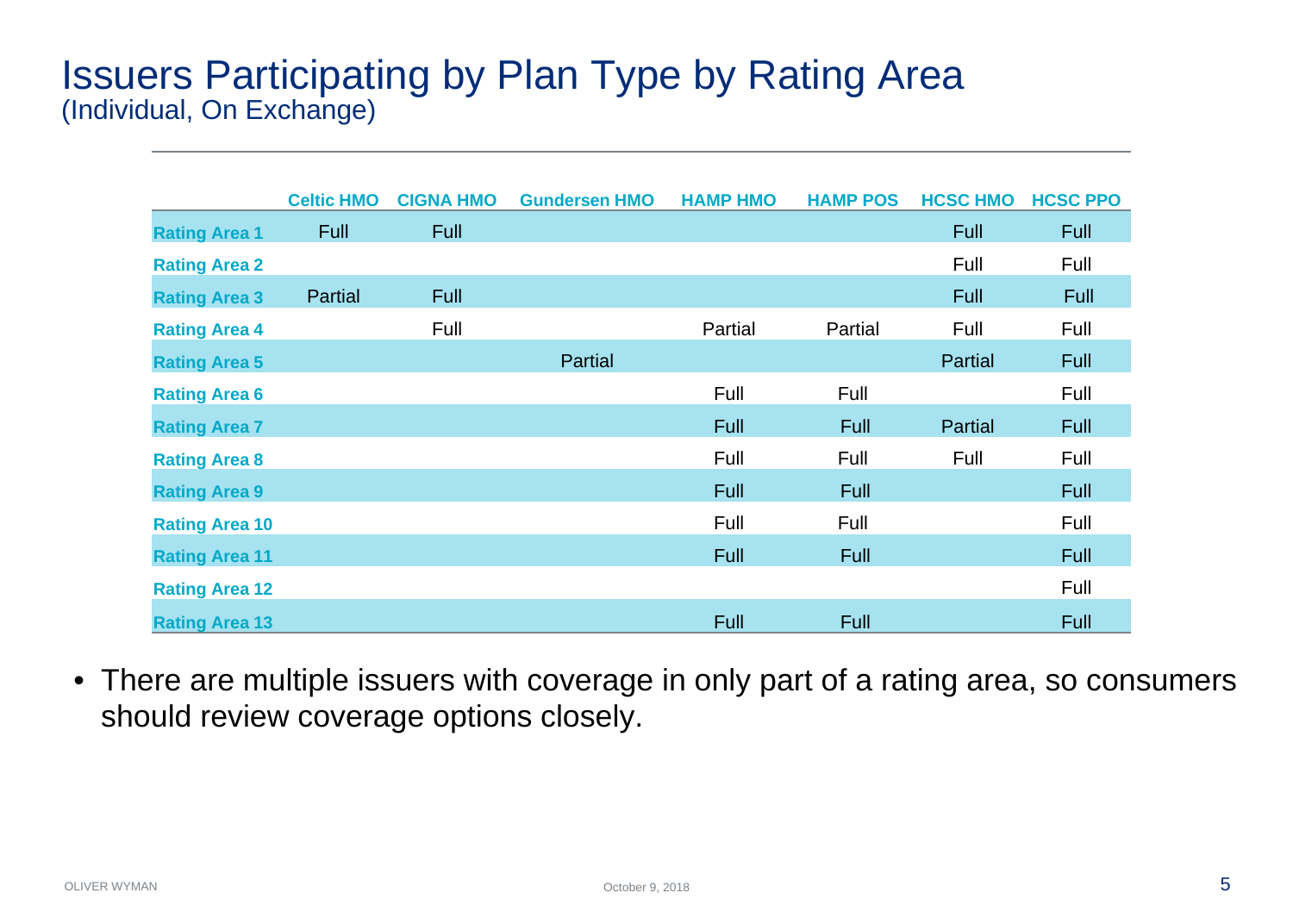### Number of Plans by County (Individual, On Exchange)

- HCSC covers the entire state and is the only issuer with plans in Rating Areas 2, 12, and part of Rating Area 5
- Parts of Rating Areas 4 and 5 have more coverage options than other parts
	- Rating Area 4
		- HCSC is in all counties
		- Cigna is in all counties
		- HAMP is in Kankakee only
	- Rating Area 5
		- HCSC is in all counties
		- Gundersen is in the Rockford area only (Boone, Ogle, Stephenson, Winnebago)

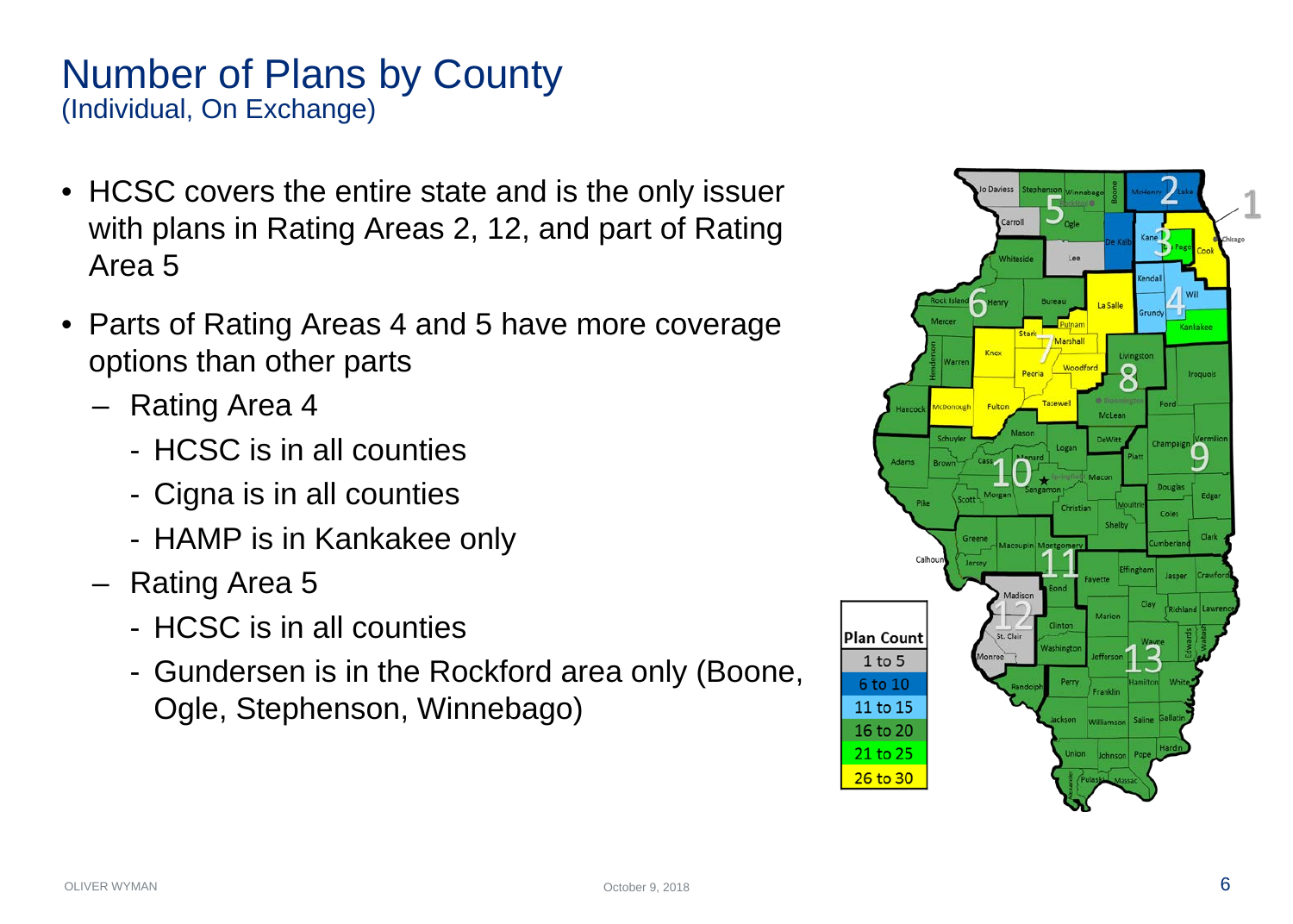### Number of Issuers and Plans by County (Small Group, On Exchange)

- In 2019, HAMP will be the only issuer offering small group coverage on the Exchange in the state of IL
	- HAMP will continue to not cover the Chicagoland area
	- In addition, HAMP will remove coverage from Rating Area 7
- These areas will not have a small group issuer on the SHOP, while the remainder of the state will have only one
- Note: Off Exchange, there are 16 issuers that will offer many coverage options in the small group market.

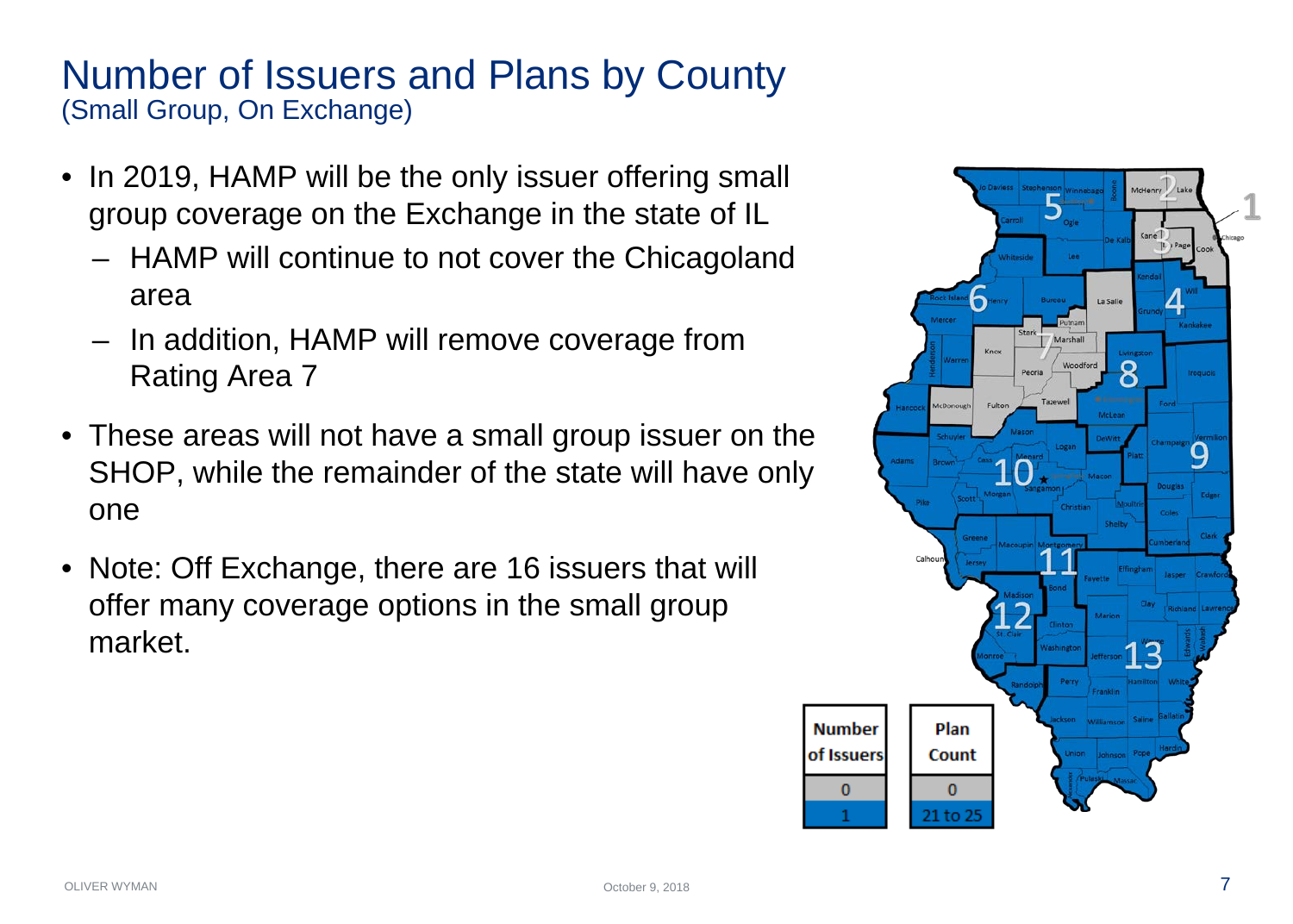# **RATE INFORMATION ON EXCHANGE**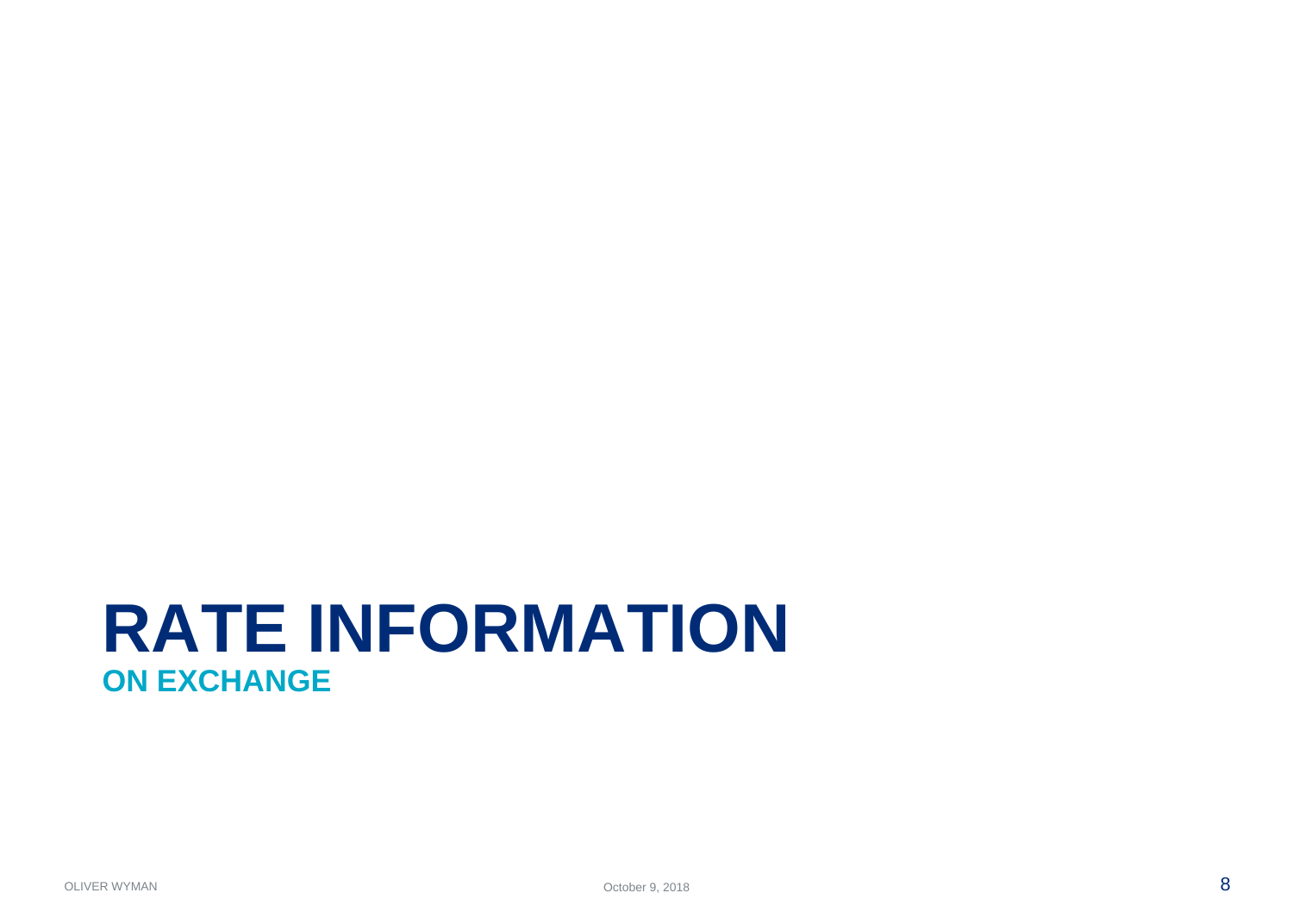# Individual Market – Rate Change of Lowest Bronze

- Rates decrease in Rating Areas 7, 8, 11, and parts of Rating Area 5
- The majority of the state will see rate changes within +/- 5%
- The Chicagoland Area will experience the largest rate increases
- The distribution of issuers offering the lowest cost bronze changed from 2018 to 2019
	- HCSC in ten Rating Areas
	- Cigna in two Rating Areas
	- HAMP in one Rating Area

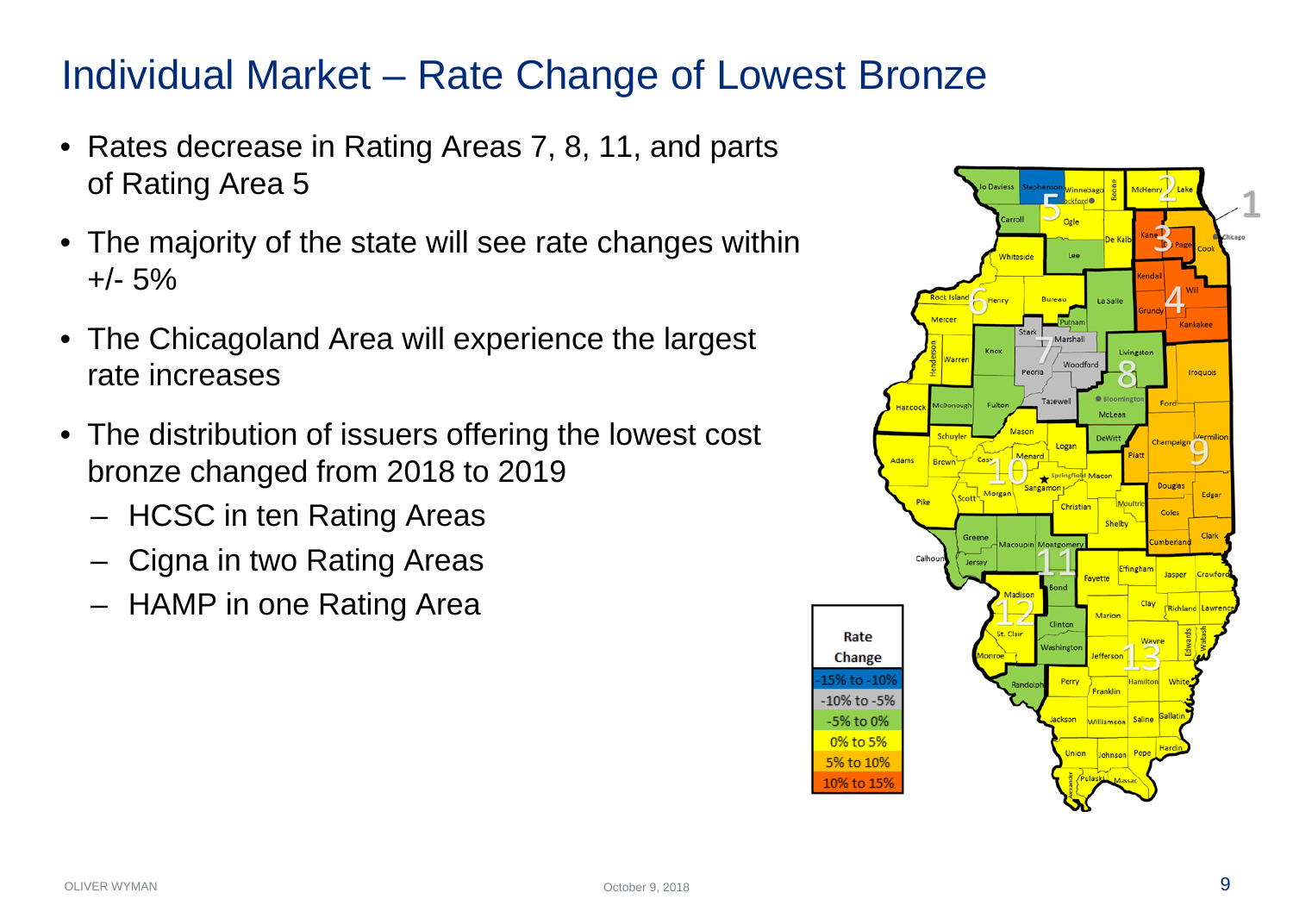### The Average Rate Change Across All Rating Areas in Lowest Cost Bronze Plans is a 6% Increase

|                                            |                            | 2018 21 Year-Old        |                          | 2019 21 Year-Old        | <b>2019 Rate</b> |
|--------------------------------------------|----------------------------|-------------------------|--------------------------|-------------------------|------------------|
| <b>Rating Area</b>                         | $2018$ Issuer <sup>1</sup> | <b>Non-Tobacco Rate</b> | 2019 Issuer <sup>1</sup> | <b>Non-Tobacco Rate</b> | <b>Change</b>    |
| Rating Area 1                              | Cigna                      | \$238.51                | <b>HCSC</b>              | \$256.89                | 8%               |
| Rating Area 2                              | <b>HCSC</b>                | \$294.11                | <b>HCSC</b>              | \$306.56                | 4%               |
| Rating Area 3                              | Cigna                      | \$245.67                | Cigna                    | \$271.31                | 10%              |
| Rating Area 4                              | Cigna                      | \$249.48                | Cigna                    | \$277.61                | 11%              |
| Rating Area 5                              | <b>HCSC</b>                | \$304.48                | HCSC <sup>3</sup>        | \$310.48                | 2%               |
| Rating Area 6                              | <b>HCSC</b>                | \$312.13                | <b>HCSC</b>              | \$316.39                | 1%               |
| Rating Area 7                              | <b>HCSC</b>                | \$316.55                | HCSC <sup>4</sup>        | \$297.67                | $-6%$            |
| Rating Area 8                              | <b>HCSC</b>                | \$298.51                | <b>HCSC</b>              | \$285.95                | $-4%$            |
| Rating Area 9                              | <b>HAMP</b>                | \$312.53                | <b>HAMP</b>              | \$334.59                | 7%               |
| Rating Area 10                             | <b>HAMP</b>                | \$315.89                | <b>HCSC</b>              | \$325.94                | 3%               |
| Rating Area 11                             | <b>HCSC</b>                | \$323.93                | <b>HCSC</b>              | \$314.00                | $-3%$            |
| Rating Area 12                             | <b>HCSC</b>                | \$314.58                | <b>HCSC</b>              | \$314.83                | 0%               |
| Rating Area 13                             | <b>HAMP</b>                | \$383.10                | <b>HCSC</b>              | \$393.82                | 3%               |
| <b>Weighted Average Change<sup>2</sup></b> |                            |                         |                          |                         | 6%               |

#### **Notes:**

1. Lowest across the Rating Area. May not be available in all counties in the Rating Area.

2. [Weights used for average increase calculation are based on CMS 2018 Open Enrollment Data https://www.cms.gov/Research-Statistics-Data-and-Systems/Statistics-Trends-and-](https://www.cms.gov/Research-Statistics-Data-and-Systems/Statistics-Trends-and-Reports/Marketplace-Products/2018_Open_Enrollment.html)Reports/Marketplace-Products/2018\_Open\_Enrollment.html

3. Gundersen has the lowest cost Bronze plan in Stephenson county

4. HAMP has the lowest cost Bronze plan in some counties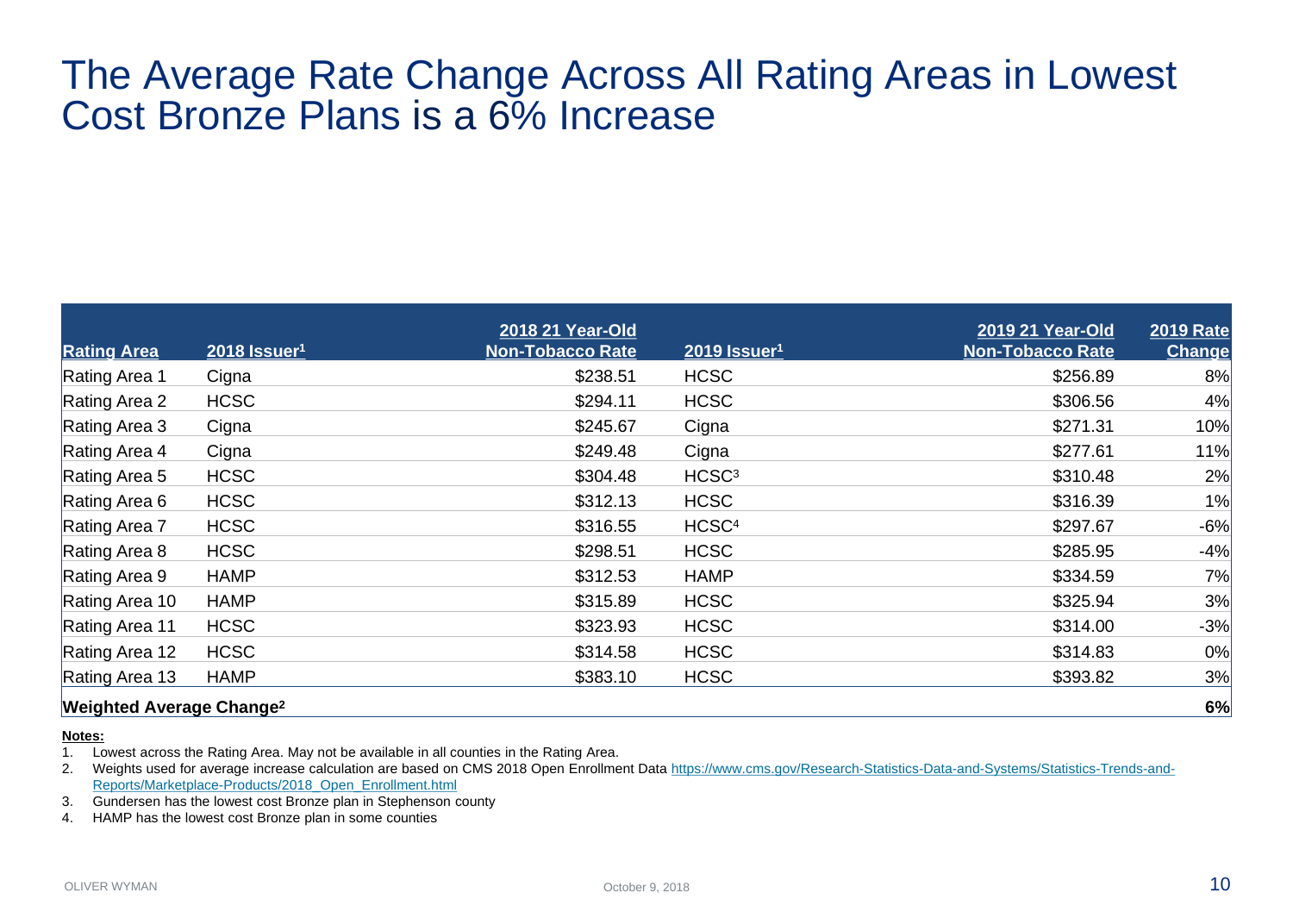# Individual Market – Rate Change of Lowest Silver

- Much of the state will see rates decrease in the lowest cost silver plan
- The Eastern part of the state will experience the largest rate increases
- The majority of the state will see rate changes within  $+/- 5%$
- The distribution of issuers offering the lowest cost silver changed from 2018 to 2019
	- HCSC in nine Rating Areas
	- HAMP in one Rating Area
	- Celtic in one Rating Area
	- Cigna in two Rating Areas

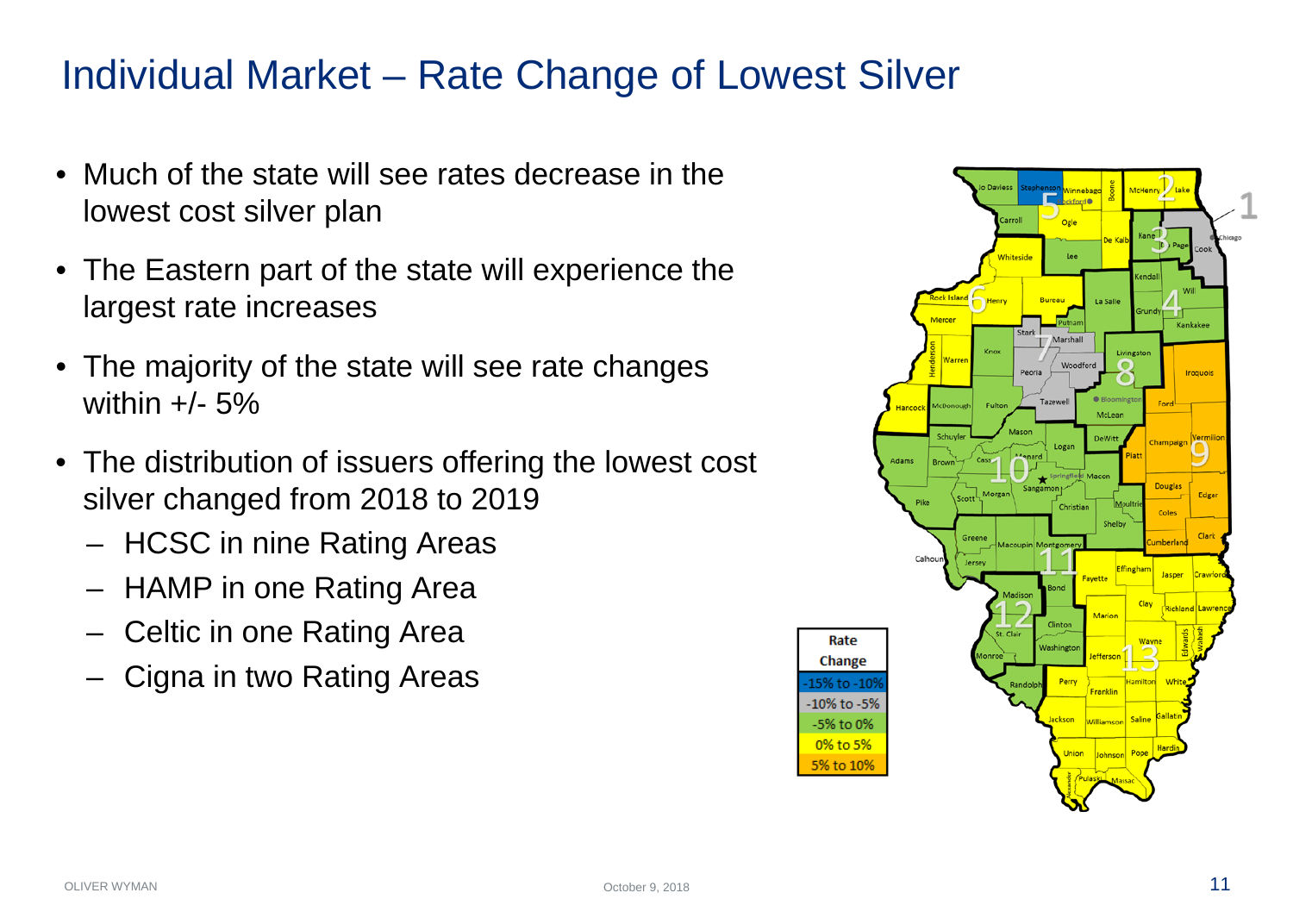### The Average Rate Change Across All Rating Areas in Lowest Cost Silver Plans is a 4% Decrease

|                                            |                          | 2018 21 Year-Old |                          | 2019 21 Year-Old        | <b>2019 Rate</b> |
|--------------------------------------------|--------------------------|------------------|--------------------------|-------------------------|------------------|
| <b>Rating Area</b>                         | 2018 Issuer <sup>1</sup> | Non-Tobacco Rate | 2019 Issuer <sup>1</sup> | <b>Non-Tobacco Rate</b> | <b>Change</b>    |
| Rating Area 1                              | Celtic                   | 315.33           | Celtic                   | 287.57                  | $-9%$            |
| Rating Area 2                              | <b>HCSC</b>              | 358.46           | <b>HCSC</b>              | 375.68                  | 5%               |
| Rating Area 3                              | Cigna                    | 338.97           | Cigna                    | 330.21                  | $-3%$            |
| Rating Area 4                              | Cigna                    | 344.23           | Cigna                    | 337.88                  | $-2%$            |
| Rating Area 5                              | <b>HCSC</b>              | 390.63           | HCSC <sup>3</sup>        | 400.52                  | 3%               |
| Rating Area 6                              | <b>HCSC</b>              | 420.51           | <b>HCSC</b>              | 423.27                  | 1%               |
| Rating Area 7                              | <b>HCSC</b>              | 406.12           | HCSC <sup>4</sup>        | 383.99                  | $-5%$            |
| Rating Area 8                              | <b>HCSC</b>              | 382.97           | <b>HCSC</b>              | 368.88                  | $-4%$            |
| Rating Area 9                              | <b>HAMP</b>              | 423.96           | <b>HAMP</b>              | 451.34                  | 6%               |
| Rating Area 10                             | <b>HAMP</b>              | 446.71           | <b>HCSC</b>              | 436.04                  | $-2%$            |
| Rating Area 11                             | <b>HCSC</b>              | 436.40           | <b>HCSC</b>              | 420.06                  | $-4%$            |
| Rating Area 12                             | <b>HCSC</b>              | 423.81           | <b>HCSC</b>              | 421.18                  | $-1%$            |
| Rating Area 13                             | <b>HCSC</b>              | 520.94           | <b>HCSC</b>              | 526.85                  | 1%               |
| <b>Weighted Average Change<sup>2</sup></b> |                          |                  |                          |                         | $-4%$            |

#### **Notes:**

1. Lowest across the Rating Area. May not be available in all counties in the Rating Area.

2. [Weights used for average increase calculation are based on CMS 2018 Open Enrollment Data https://www.cms.gov/Research-Statistics-Data-and-Systems/Statistics-Trends-and-](https://www.cms.gov/Research-Statistics-Data-and-Systems/Statistics-Trends-and-Reports/Marketplace-Products/2018_Open_Enrollment.html)Reports/Marketplace-Products/2018\_Open\_Enrollment.html

3. Gundersen has the lowest cost Silver plan in Stephenson county

4. HAMP has the lowest cost Silver plan in some counties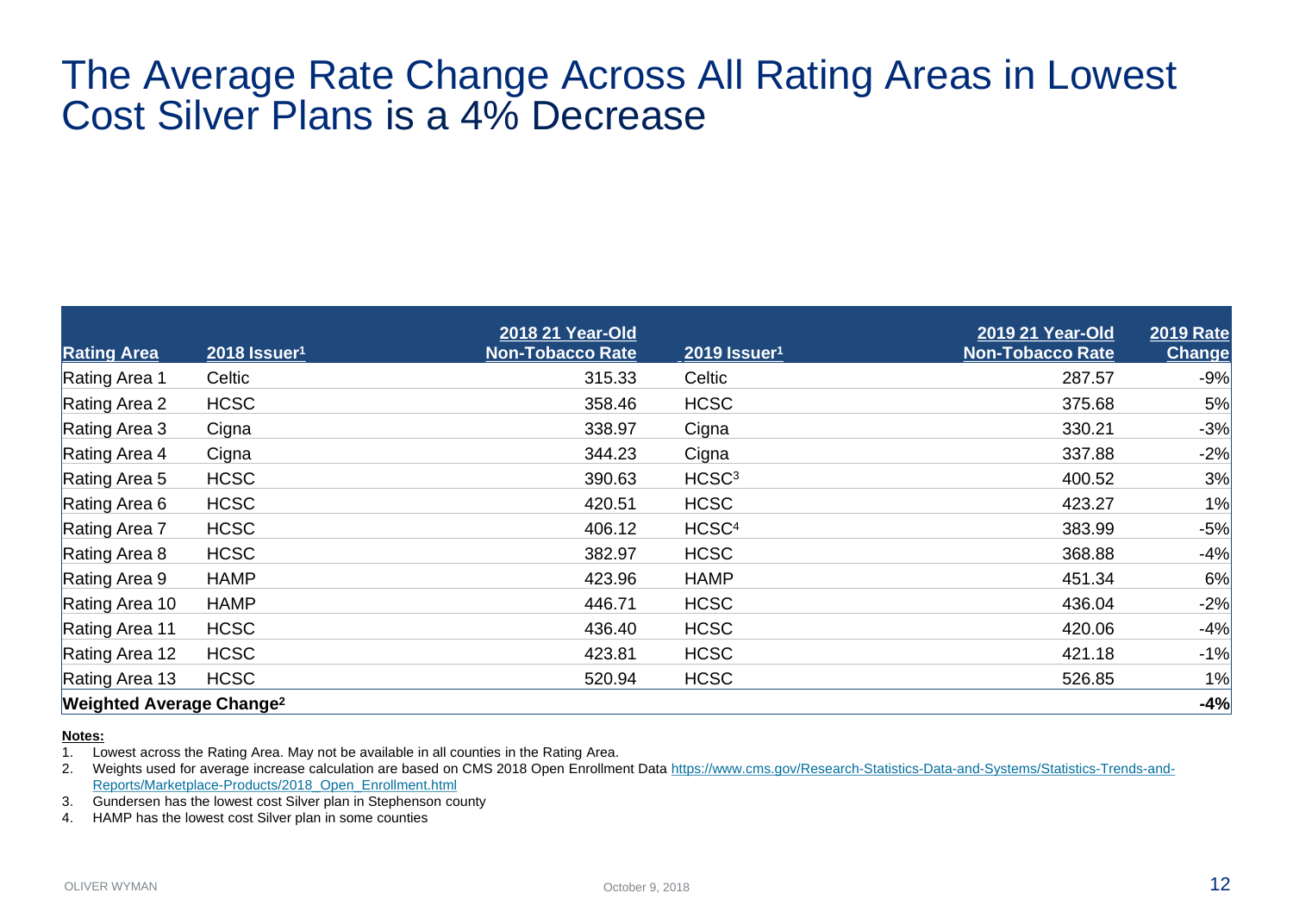# Individual Market – Rate Change of Second Lowest Silver

- Lowest rate increases in the Rockford Area, where Gundersen offers coverage
- The majority of the state will see rate changes within  $+/- 5%$
- The distribution of issuers offering the second lowest cost silver changed slightly from 2018 to 2019
	- HAMP in six Rating Areas
	- HCSC in five Rating Areas
	- Celtic in one Rating Area
	- Gundersen in one Rating Area



**Notes:**

October 9, 2018  $\sim$  13 1. In 2018 and 2019, Jo Daviess, Carroll, Lee, Madison, St. Clair, and Monroe did not have a second lowest silver plan. As a result, the lowest silver plan was used in our analysis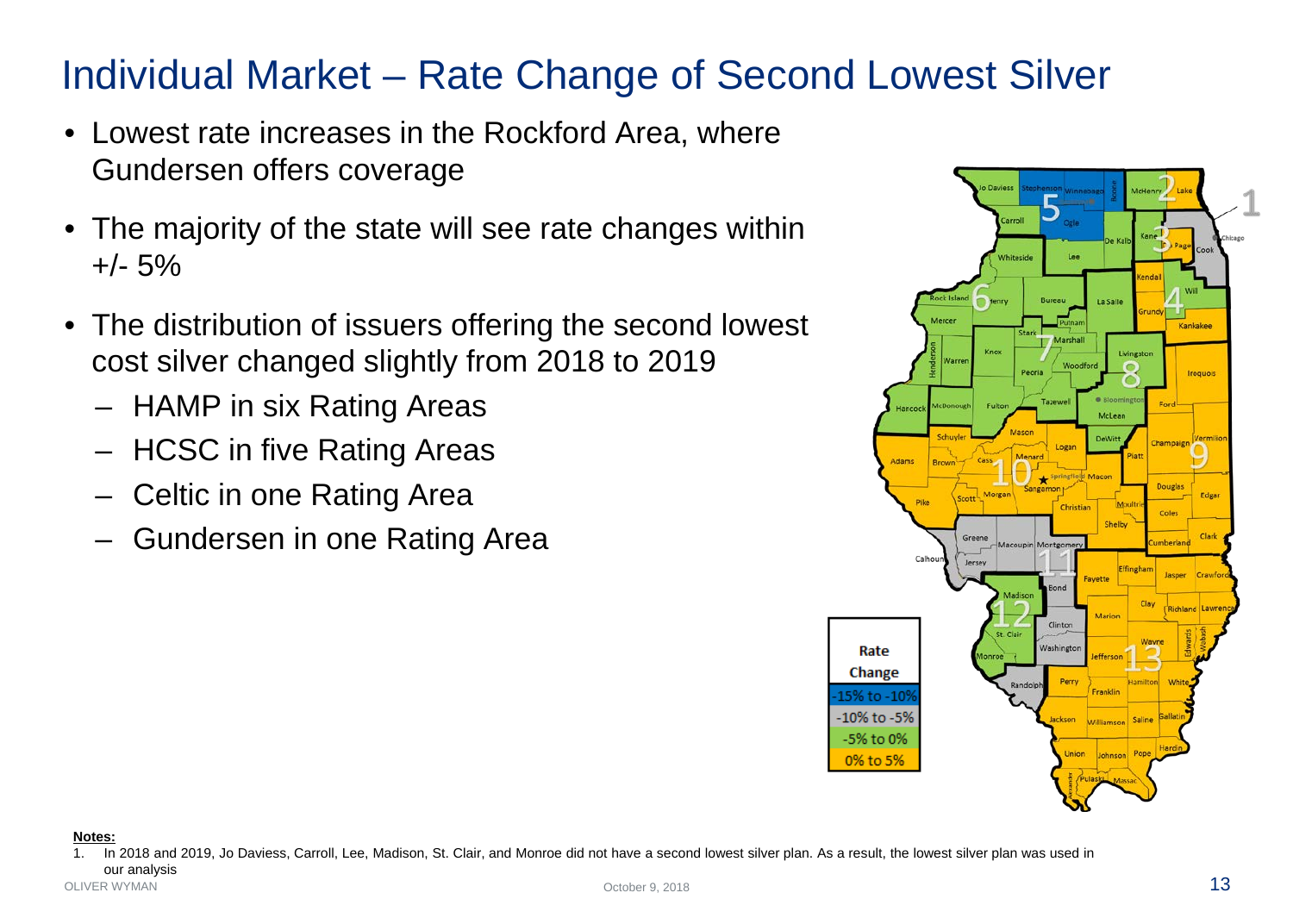### The Average Rate Change Across All Rating Areas in Second Lowest Cost Silver Plans is a 3% Decrease

| <b>Rating Area</b>                         | $2018$ Issuer <sup>1</sup> | 2018 21 Year-Old<br><b>Non-Tobacco Rate</b> | 2019 Issuer <sup>1</sup> | 2019 21 Year-Old<br><b>Non-Tobacco Rate</b> | <b>2019 Rate</b><br><b>Change</b> |
|--------------------------------------------|----------------------------|---------------------------------------------|--------------------------|---------------------------------------------|-----------------------------------|
| Rating Area 1                              | <b>HCSC</b>                | \$321.55                                    | Celtic                   | \$300.18                                    | $-7%$                             |
| Rating Area 2                              | <b>HCSC</b>                | \$377.32                                    | <b>HCSC</b>              | \$395.46                                    | 5%                                |
| Rating Area 3                              | Celtic                     | \$355.15                                    | <b>HCSC</b>              | \$364.86                                    | 3%                                |
| Rating Area 4                              | <b>HCSC</b>                | \$361.72                                    | <b>HCSC</b>              | \$354.46                                    | $-2%$                             |
| Rating Area 5                              | <b>HCSC</b>                | \$491.02                                    | Gundersen <sup>3</sup>   | \$427.18                                    | $-13%$                            |
| Rating Area 6                              | <b>HAMP</b>                | \$508.49                                    | <b>HAMP</b>              | \$485.30                                    | $-5%$                             |
| Rating Area 7                              | <b>HAMP</b>                | \$456.21                                    | <b>HAMP</b>              | \$434.65                                    | $-5%$                             |
| Rating Area 8                              | <b>HCSC</b>                | \$435.67                                    | <b>HCSC</b>              | \$424.52                                    | $-3%$                             |
| Rating Area 9                              | <b>HAMP</b>                | \$441.95                                    | <b>HAMP</b>              | \$451.34                                    | 2%                                |
| Rating Area 10                             | <b>HAMP</b>                | \$451.57                                    | <b>HAMP</b>              | \$456.19                                    | 1%                                |
| Rating Area 11                             | <b>HAMP</b>                | \$532.25                                    | <b>HAMP</b>              | \$485.30                                    | $-9%$                             |
| Rating Area 12                             | HCSC <sup>4</sup>          | \$423.81                                    | HCSC <sup>4</sup>        | \$421.18                                    | $-1%$                             |
| Rating Area 13                             | <b>HAMP</b>                | \$541.75                                    | <b>HAMP</b>              | \$553.24                                    | 2%                                |
| <b>Weighted Average Change<sup>2</sup></b> |                            |                                             |                          |                                             | $-3%$                             |

#### **Notes:**

1. Lowest across the Rating Area. May not be available in all counties in the Rating Area.

2. [Weights used for average increase calculation are based on CMS 2018 Open Enrollment Data https://www.cms.gov/Research-Statistics-Data-and-Systems/Statistics-Trends-and-](https://www.cms.gov/Research-Statistics-Data-and-Systems/Statistics-Trends-and-Reports/Marketplace-Products/2018_Open_Enrollment.html)Reports/Marketplace-Products/2018\_Open\_Enrollment.html

3. HCSC has the second lowest cost Silver plan in some counties

4. In 2018 and 2019, Rating Area 12 did not have a second lowest silver plan. As a result, the lowest silver plan was used in our analysis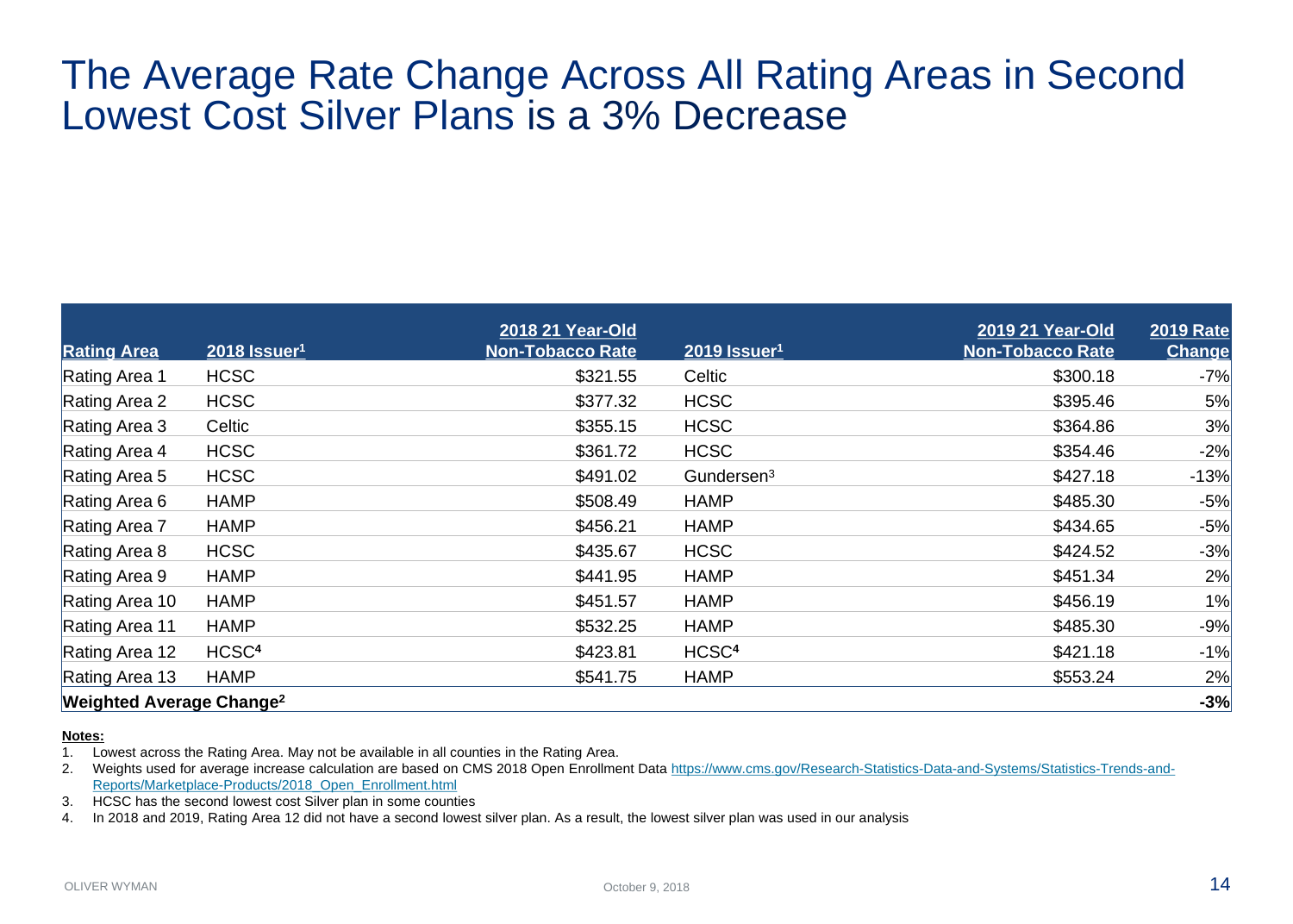# Individual Market – Rate Change of Lowest Gold

- Numerous counties, including all of Rating Areas 2 and 12, only have HCSC gold plan offerings
- In 2019, almost half of the state will experience a rate decrease
- HCSC offers the lowest gold rate in the majority of counties